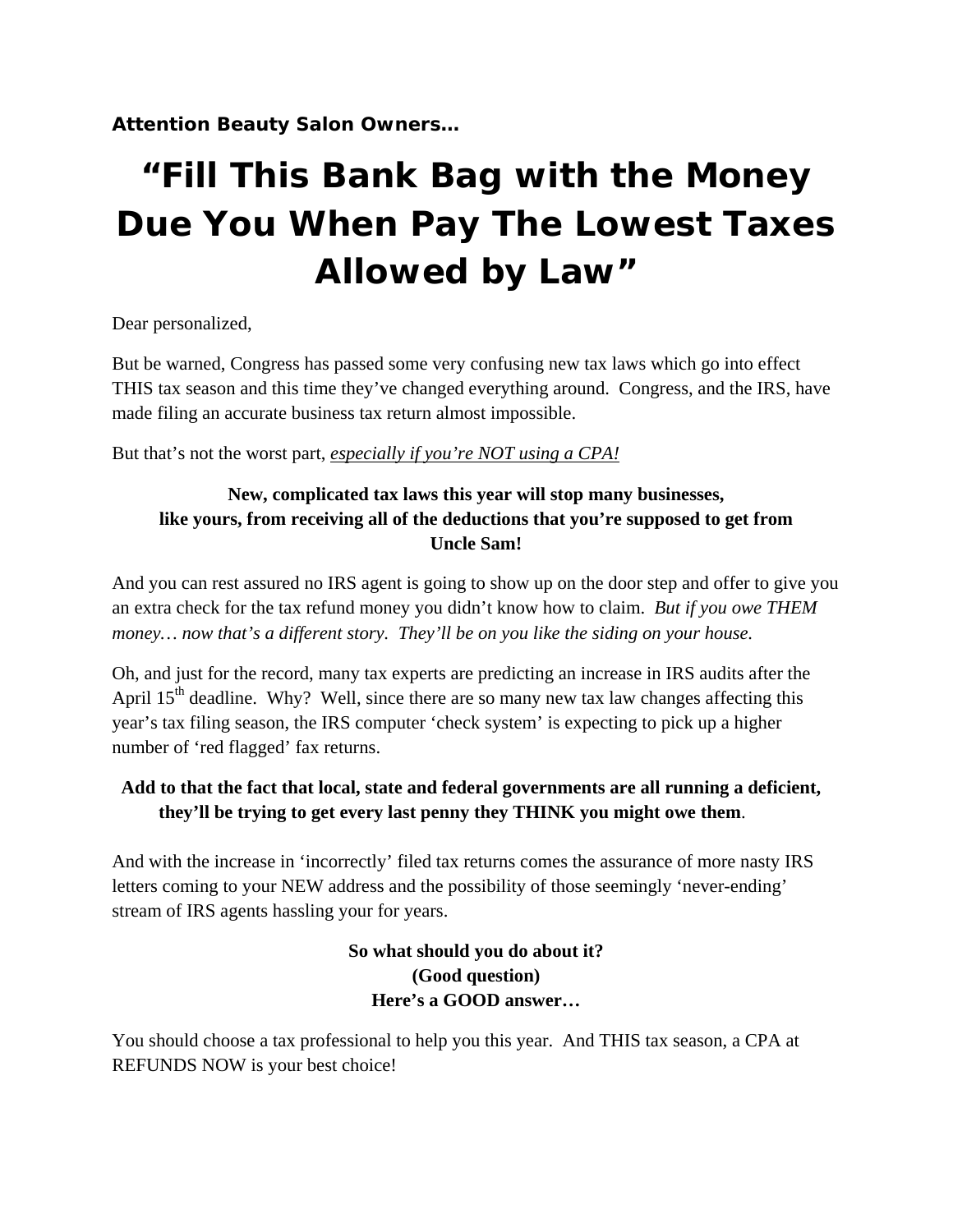# **REFUNDS NOW promises to prepare your tax return correctly so you'll be keeping the money that's suppose to be yours, with no fear of an IRS audit – Guaranteed!**

Now this is excellent news for YOU since you ARE a person needing professional tax help, but there's more! Not only are you covered like a blanket with REFUNDS NOW "complete peace of mind accuracy guarantee," but since you've not used our CPA services in the past, you're entitled to a special \$25 OFF NEW Client CPA prepared discount certificate.

#### **But wait, there's more!**

Once we've prepared your tax return and REFUNDS NOW has placed its **"Guaranteed Correct – Seal of Approval"** we will e-file your taxes for FREE!

You see, REFUNDS NOW has been preparing tax returns for people like you for over  $\langle XX \rangle$ years, so when we say we take care of our clients, WE REALLY MEAN: WE TAKE CARE OF OUR CLIENTS!

- No more worrying if your taxes are filed right
- No more time wasted at night after work (or worse, during YOUR weekend off) trying to figure out all these new forms and which ones you're actually suppose to use.
- No more pressure (which definitely means NO MORE stress)
- No more restless nights... Sleep like a baby this tax season

# **Doesn't this make sense, to give all of that worrying, pressure, and stress to someone else for a change?**

Sure it does, especially since everyone likes to enjoy their 'free time' after work and on weekends. REFUNDS NOW tax professionals handle tax issues day after day, year after year, EVEN AFTER April  $15^{TH}$ ! That means no guess work on your part.

Picture it: your tax return filed RIGHT with the IRS (never having a panic attack about that middle of April deadline) **SO YOU CAN SLEEP LIKE A BABY AT NIGHT**! And for those of you getting a tax refund this year, here's more great news!

# **"We promise to get YOU the biggest and fastest tax refund allowed by the IRS – Guaranteed!**

And by the way, many of our clients take advantage of our **"No money paid up front"** e-filing services. So if you don't have any extra money lying around, don't worry about it. All your fees can come right out of your refund check so you don't have to pay any money up front!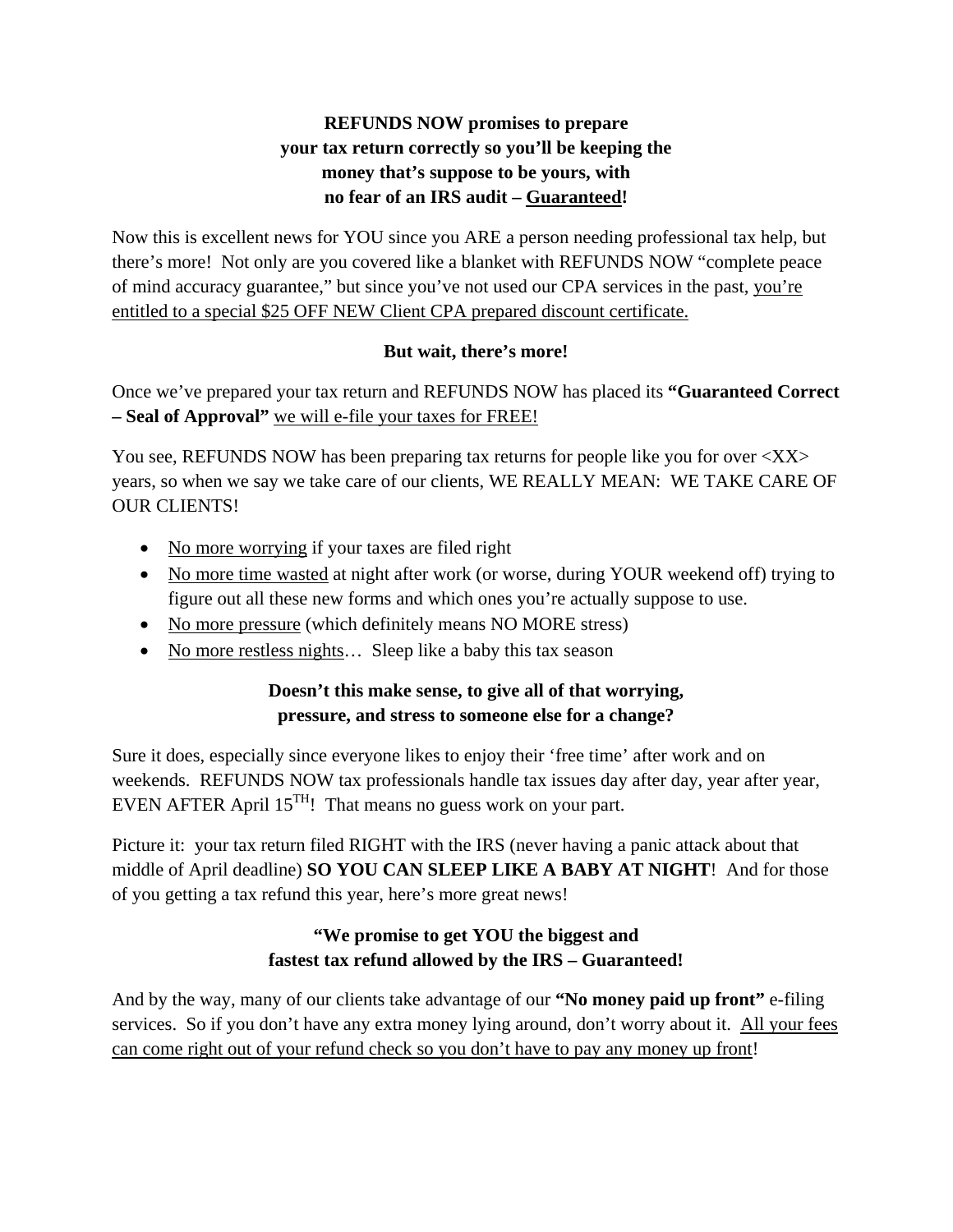To have access to REFUNDS NOW tax series, an APPOINTMENT IS NECESSARY! We're open from <hours>. Call xxx-xxx-xxxx.

Oh, and one more thing. As a REFUNDS NOW client you'lleven receive a **FREE GIFT worth up to \$XX just for choosing to be our customer. Simply choose from any of the 3 gifts below, or \$25 COLD HARD CASH:** 



Features a pocket on the front for a phone, passport, keys and the zippered pocket in the front for money or small wallet. Hass a large, zippered front pocket for wallet or camera and there is another zippered pocket in the front for magazines or papers. Features a padded handle and adjustable shoulder strap. **Suggested Retail Price : \$31.95**



15 piece BBQ set with spatula, tongs, ka-bob skewers, corn holders and more. All come stored in a carrying case measuring 16-1/8" x 8-3/4" x 2-1/4". Limited lifetime warranty. **Suggested Retail Price : \$30.95**



Set includes: slotted spoon, ladle, whisk, pasta fork, solid spoon, slotted spatula, small cleaver, ice cream scoop, bottle opener, peeler, grater, and pizza cutter. **Suggested Retail Price : \$36.95**

REFNDS NOW is your best choice for a professional tax business to help as you deal with the IRS this year. The choice is clear. REFUNDS NOW should be the first place YOU call BEFORE filing a tax return this year. So go ahead and pick up the phone for an appointment, or just stop by our office at <address>. I GUARANTEE you'll be glad you did. If you have any questions and you'd like to talk with me, **I can be reached at <NUMBER>.**

Sincerely,

Michael Brier REFUNDS NOW, Owner

**P.S. Stop sending bank bags full of money to the IRS. With Returns Now you'll know your tax return is prepared correctly, you're paying the lowest taxes allowable, and you'll get a \$100.00 new client discount and you're choice of a great free gift. Call <NUMBER> today!** 

P.P.S. This offer expires on February 28.